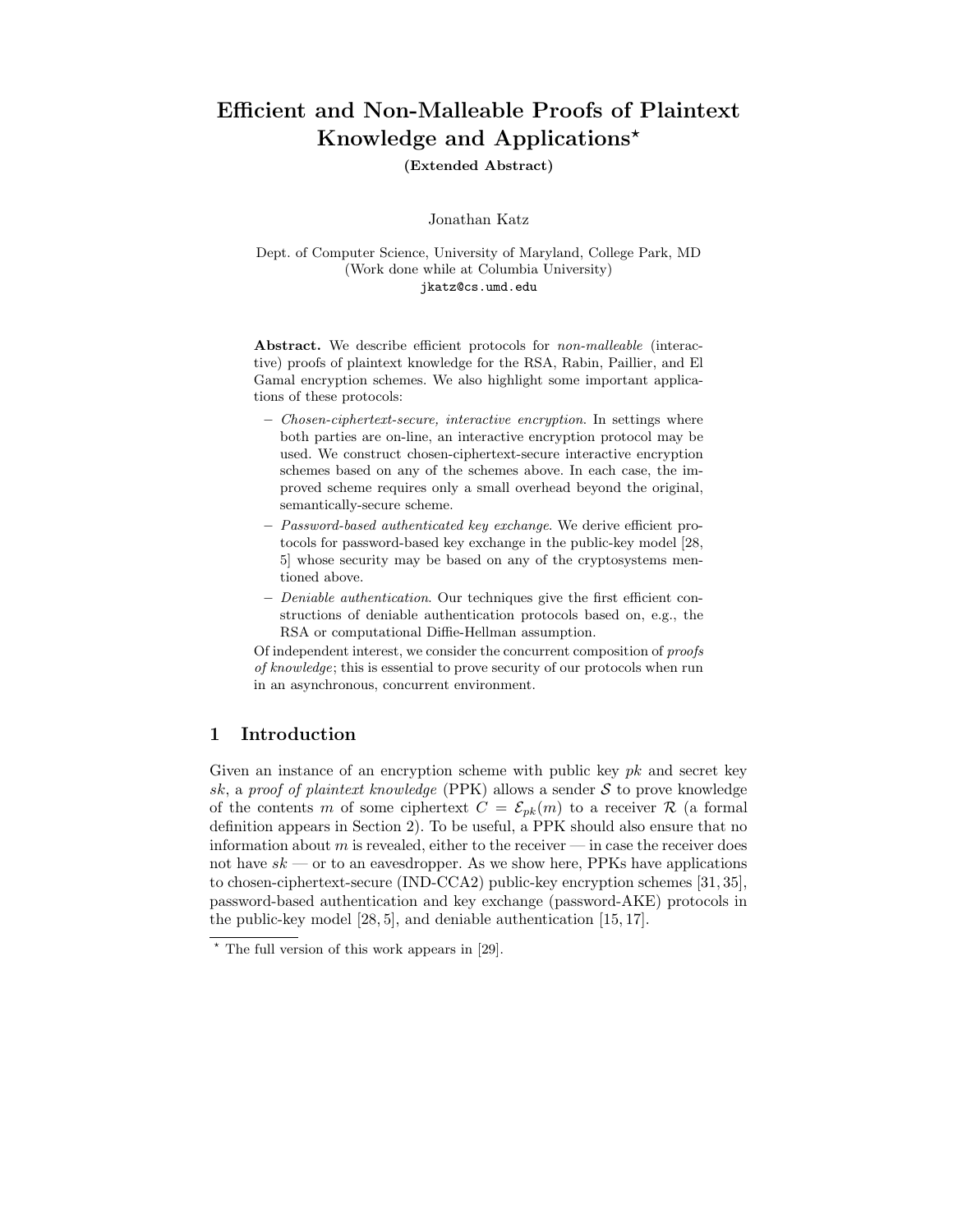Of course, PPKs may be achieved using generic zero-knowledge (ZK) proofs of knowledge  $[20, 25, 3]$ ; similarly  $[21, 12]$ , non-interactive PPKs are possible assuming appropriate public parameters are included with  $pk$ . For the Rabin, RSA, Paillier, or El-Gamal [34, 36, 33, 19] encryption schemes, the well-known  $\Sigma$ -protocols [7] for these schemes (e.g., [32, 26, 8, 38]) may be adapted to give PPKs, although modifications are needed to ensure security against a cheating verifier. For the applications listed above, however, these solutions are not sufficient; the following considerations additionally need to be taken into account:

- $-$  NON-MALLEABILITY. An active adversary  $\mathcal M$  may be controlling all communication between the honest parties in a classic "man-in-the-middle" attack. We then need to ensure that the adversary cannot divert the proof of knowledge being given by S to R. For example, S may be giving a PPK of  $C'$ , yet  $M$  might be able to change this to a PPK of some C even though  $M$  has no knowledge of the real decryption of C.
- Concurrency. A receiver may be interacting asynchronously and concurrently with many senders who are simultaneously giving PPKs for different ciphertexts. The protocol should remain secure even in this environment.

Generic solutions to the above problems exist (cf. Section 1.2). However, these solutions — particularly in the case of non-malleability — are extremely inefficient. Our main contribution is to give very efficient non-malleable PPKs for the commonly-used cryptosystems mentioned above; namely, Rabin, RSA, Paillier, and El Gamal. As discussed in the following section, we furthermore show how these PPKs yield efficient protocols (even in a concurrent setting) for a number of applications.

#### 1.1 Applications and Results

We describe some applications of our non-malleable PPKs, and also the notion of concurrent proofs of knowledge which arises when proving security for these applications.

Interactive public-key encryption. When a sender and receiver are both online, it may be perfectly acceptable to use an interactive encryption protocol.<sup>1</sup> Known non-interactive IND-CCA2 encryption schemes are either impractical [15, 37] or are based on specific, decisional assumptions [10, 11]. It is therefore reasonable to look for efficient constructions of interactive IND-CCA2 encryption schemes based on (potentially weaker) computational assumptions.

Interactive encryption schemes based on PPKs have been proposed previously [22, 27, 24]; these, however, achieve only non-adaptive CCA1 security. Interactive encryption was also considered by [15], who give a generic and relatively efficient IND-CCA2 scheme. This scheme requires a signature from the receiver making it unsuitable for use in some applications (see below). Moreover, their protocol

 $^{\rm 1}$  Note that interaction may be taking place already (e.g., to establish a TCP connection) as part of the larger protocol in which encryption is taking place.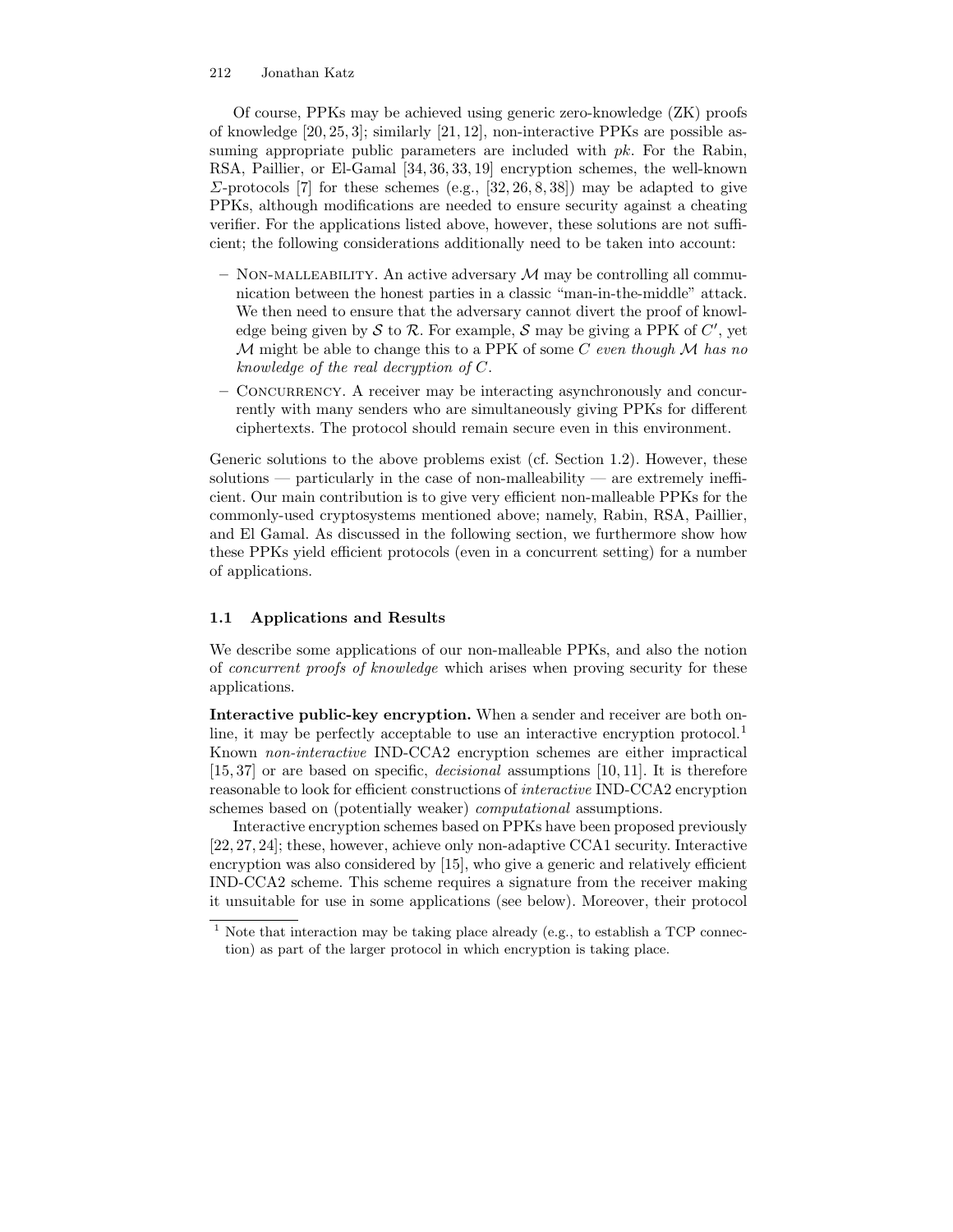requires the receiver — for each encrypted message — to  $(1)$  compute an existentially unforgeable signature and (2) run the key-generation algorithm for a public-key encryption scheme. Our protocols, optimized for particular numbertheoretic assumptions, are more efficient still.

Using the non-malleable PPKs presented here, we construct interactive encryption schemes secure against chosen-ciphertext attacks in the standard model. Their efficiency is comparable to known schemes [10, 11]; in fact, our protocols require only a small computational overhead beyond a basic, semantically-secure scheme. The security of our protocols may be based on a variety of computational assumptions, such as RSA, the composite residuosity assumption [33], or the hardness of factoring.

Password-based authentication and key exchange. Interactive encryption becomes an even more appealing solution when encryption is used within a larger, already-interactive protocol. For example, consider password-based authentication and key exchange in the public-key model [28, 5]. In this setting, a client and a server share a weak password which they use to authenticate each other and to derive a key for securing future communication; additionally, the client knows the server's public key. Since the password is short, off-line dictionary attacks must be explicitly prevented. Previous work [28, 5] gives elegant, interactive <sup>2</sup> protocols for securely realizing this task using any IND-CCA2 public-key cryptosystem; our techniques allow the first efficient realization of these protocols based on, e.g., the factoring or RSA assumptions.

Deniable authentication. A deniable authentication protocol [15, 17, 18, 16] allows a prover  $P$  (who has a public key) to authenticate a message to a verifier  $V$  such that the transcript of the interaction cannot be used as evidence that  $P$  took part in the protocol (i.e.,  $P$  can later *deny* that the authentication took place). In addition to deniability, we require (informally) that an adversary who interacts with the prover — who authenticates messages  $m_1, \ldots, m_\ell$  of the adversary's choice — should be unable to forge the authentication of any message  $m' \notin \{m_1, \ldots, m_\ell\}$  for an honest verifier.

Constructions of deniable authentication protocols based on any IND-CCA2 encryption scheme are known [17, 18, 16]. However, these protocols are not secure (in general) when an IND-CCA2 interactive encryption scheme is used. For example, the scheme of [15] requires a signature from the prover and hence the resulting authentication protocol is no longer deniable; this problem is pointed out explicitly in [17].

The only previously-known protocol which is both practical and also satisfies the strongest notion of deniability uses the construction of [17] instantiated with the encryption scheme of [10]; security is based on the DDH assumption. We present here the first efficient protocols based on factoring or other assumptions which are secure under the strongest notion of deniability. We also show (in the full version) a deniable authentication protocol based on the CDH assumption

<sup>&</sup>lt;sup>2</sup> Interaction is *essential* in any authentication protocol to prevent replay attacks.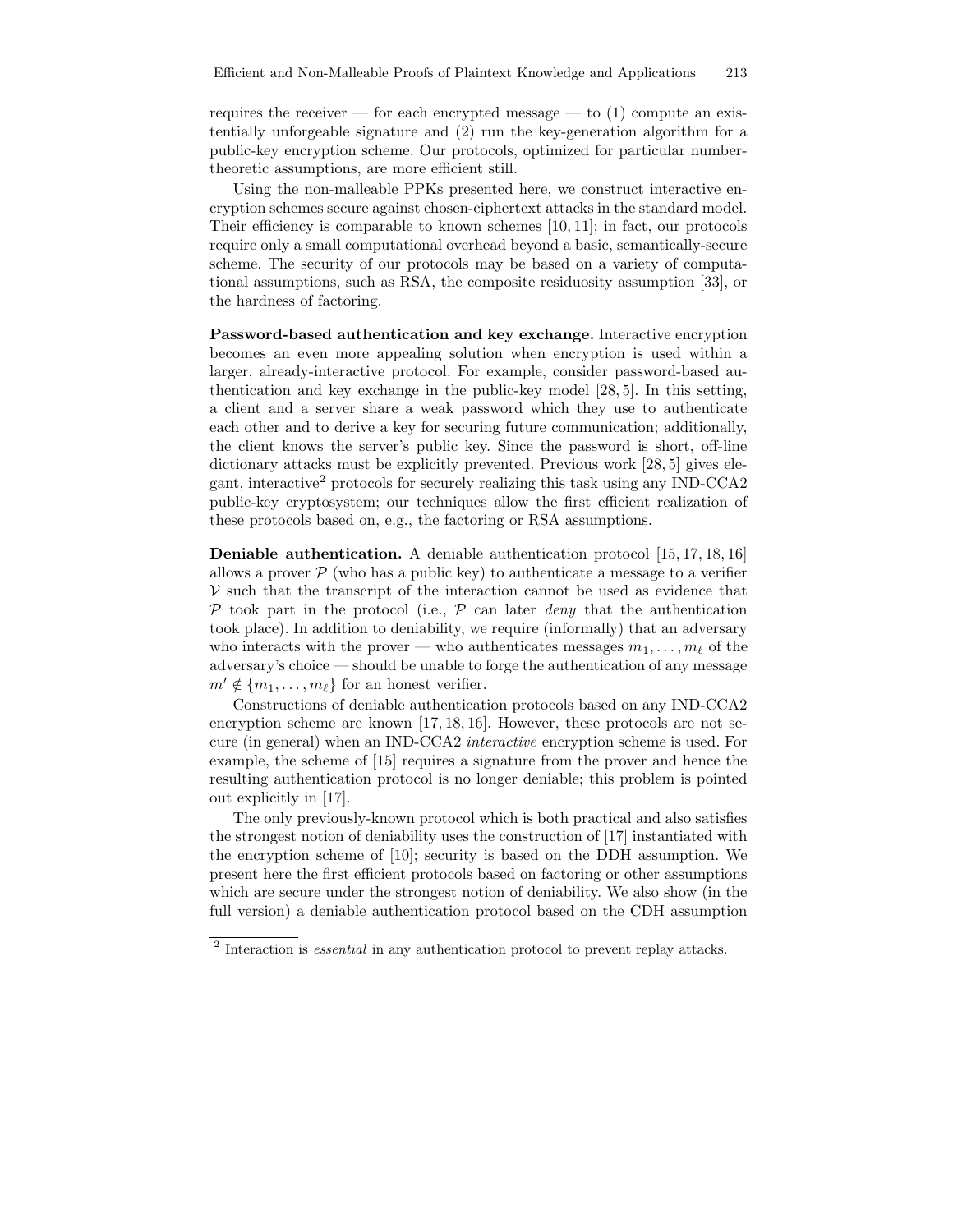which is computationally more efficient and requires a shorter public key than the previous best-known solution.

Recently, Naor [30] has suggested applications of the protocols presented here to the problem of deniable ring authentication.

Concurrent proofs of knowledge. When using our PPKs for the applications described above, we must ensure that the protocols remain secure even when run in an asynchronous, concurrent environment. In the context of proofs of knowledge, this requires that witness extraction be possible even when multiple provers are concurrently interacting with a single verifier. Although the issue of concurrency in the context of zero-knowledge proofs has been investigated extensively (following [17]), concurrent *proofs of knowledge* have received much less attention (we are only aware of [23]). We believe the notion of concurrent proofs of knowledge is of independent interest, and hope our work motivates future research on this topic.

#### 1.2 Related Work

Proofs of plaintext knowledge are explicitly considered by Aumann and Rabin [1], who provide a generic solution for any public-key encryption scheme. Our solutions differ from theirs in many respects: (1) by working with specific, number-theoretic assumptions we achieve much better efficiency and round complexity; (2) we explicitly consider malleability and ensure that our solutions are non-malleable; (3) our protocols are secure even against a dishonest verifier; and (4) we explicitly handle concurrency and our protocols remain provably-secure under asynchronous, concurrent composition.

Non-malleable zero-knowledge (interactive) proofs were defined and constructed by Dolev, Dwork, and Naor [15]; recently, Barak [2] has given constructions with  $O(1)$  round complexity. Sahai [37] and De Santis, et al. [13] provide definitions and constructions for non-malleable NIZK proofs and proofs of knowledge.<sup>3</sup> These solutions are all based on general assumptions and are impractical for giving proofs related to number-theoretic problems of interest.

Non-malleable PPKs were considered, inter alia, by Cramer, et al. [8] in the context of communication-efficient multi-party computation; they also present an efficient construction suitable for their application (no definitions of nonmalleable PPKs are given in [8]). Here, in addition to constructions, we give formal definitions and also show applications to a number of other cryptographic protocols. Furthermore, we note some important differences between our approaches. First, their solution relies in an essential way upon the fact that the set of participants (i.e., their number and their identities) is fixed and publicly known. Our protocols do not require any notion of user identities and we assume no bound on the number of potential participants. Second, their work considers synchronous communication; here, we allow for asynchronous (concurrent) communication which is more realistic in the context of, e.g., public-key encryption.

<sup>&</sup>lt;sup>3</sup> Interestingly, ours is the first work to explicitly consider non-malleable *interactive* proofs of knowledge.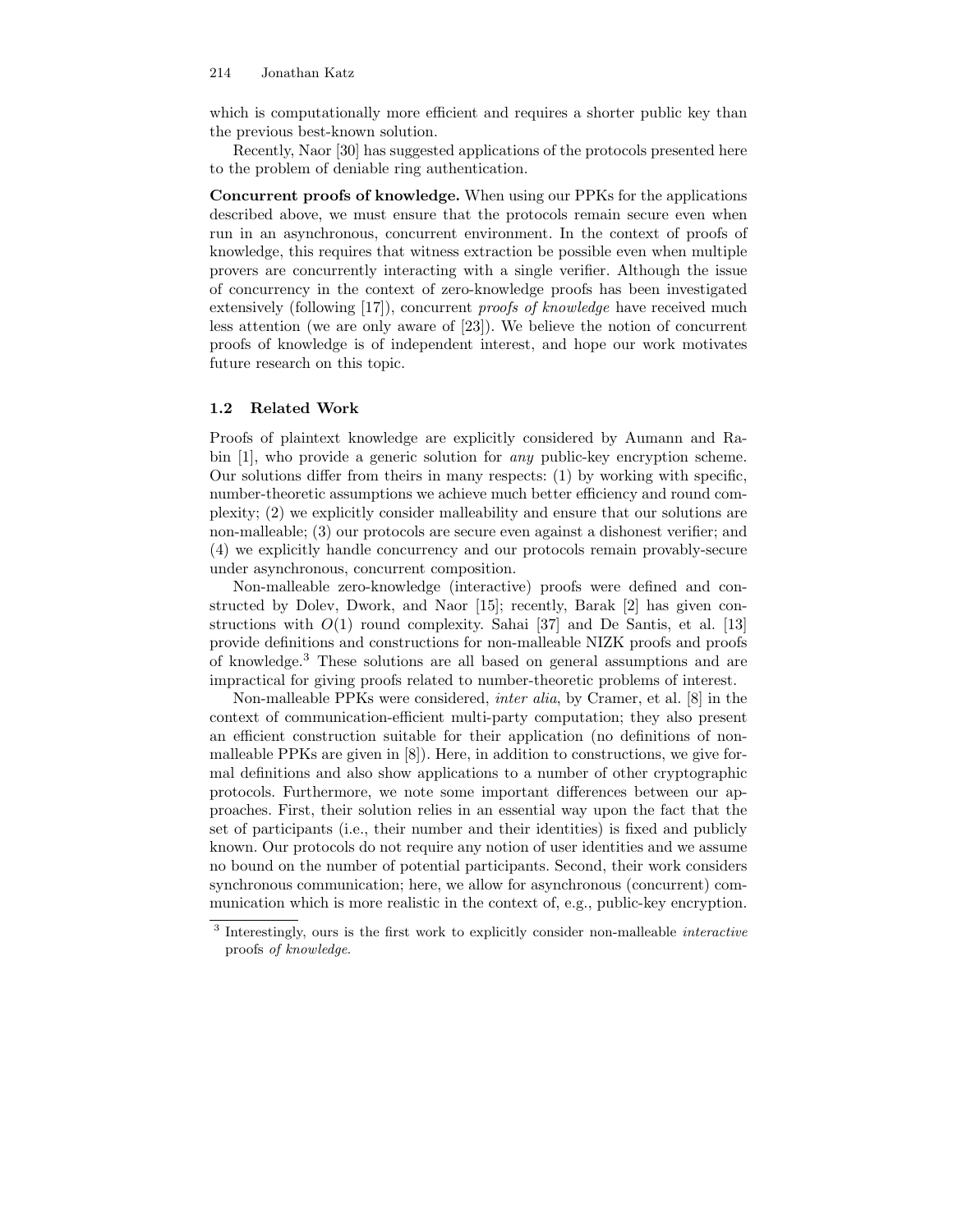Universal composability (UC) [6] has been proposed as a general framework in which to analyze the security and composition of protocols; a UC protocol is, in particular, non-malleable. Although the PPKs given here are not universallycomposable, they are proven secure in alternate — yet standard — models of security. The resulting protocols are more efficient than known UC proofs of knowledge. We note also that security requirements for certain applications (deniable authentication in particular) do not seem to fit readily into the UC framework; for such applications, definitions of the sort used here seem more appropriate.

### 1.3 Outline of the Paper

In Section 2 we present a definition of PPKs and non-malleable PPKs, and in Section 3 we show and prove secure a construction of a non-malleable PPK for the RSA cryptosystem. (We have obtained similar results for the Rabin, Paillier, and El Gamal cryptosystems [29], but we omit further details in the present abstract.) In Section 4 we briefly sketch some applications of our non-malleable PPKs. Definitions, details, and complete proofs appear in the full version [29].

## 2 Definitions and Preliminaries

The definitions given here focus on proofs of plaintext knowledge, yet they may be easily extended to proofs of knowledge for general NP-relations. Let  $(K, \mathcal{E}, \mathcal{D})$ be a non-interactive public-key encryption scheme which need not be semantically secure. The encryption of message  $m$  under public key  $pk$  using randomness r to give ciphertext C is denoted as  $C := \mathcal{E}_{pk}(m; r)$ , and we say that  $(m, r)$  is a witness to the decryption of C under pk. For convenience, we assume  $|pk| = k$ , the security parameter. We let  $\langle A(a), B(b) \rangle (c)$  be the random variable denoting the output of B following an execution of an interactive protocol between A (with private input a) and B (with private input b) on joint input c, where  $A$ and B have uniformly-distributed random tapes.

In a PPK protocol, sender  $S$  proves knowledge to receiver  $R$  of a witness to the decryption of some ciphertext C under the known public key. Both  $S$  and  $R$ have an additional joint input  $\sigma$ ; in practice, this may be published along with the public key pk. <sup>4</sup> Our definitions build on the standard one for proofs of knowledge [3, 24], except that our protocols are technically arguments of knowledge and we therefore restrict ourselves to consideration of provers running in probabilistic, polynomial time.

To ensure that no information about  $m$  is revealed, a PPK is required to be "perfect zero-knowledge" in the following sense: Let the joint input  $\sigma$  be generated by some algorithm  $\mathcal{G}(pk)$ . We require the existence of a simulator SIM which takes pk as input and outputs parameters  $\sigma'$  whose distribution is equivalent to the output of  $\mathcal{G}(pk)$ . Then, given any ciphertext C (but no witness to its decryption),  $\mathcal{SIM}$  should be able to perfectly simulate a PPK of C with any (malicious) receiver  $\mathcal{R}'$  using parameters  $\sigma'$ .

<sup>&</sup>lt;sup>4</sup> In all our applications, there is no incentive to cheat when generating  $\sigma$ .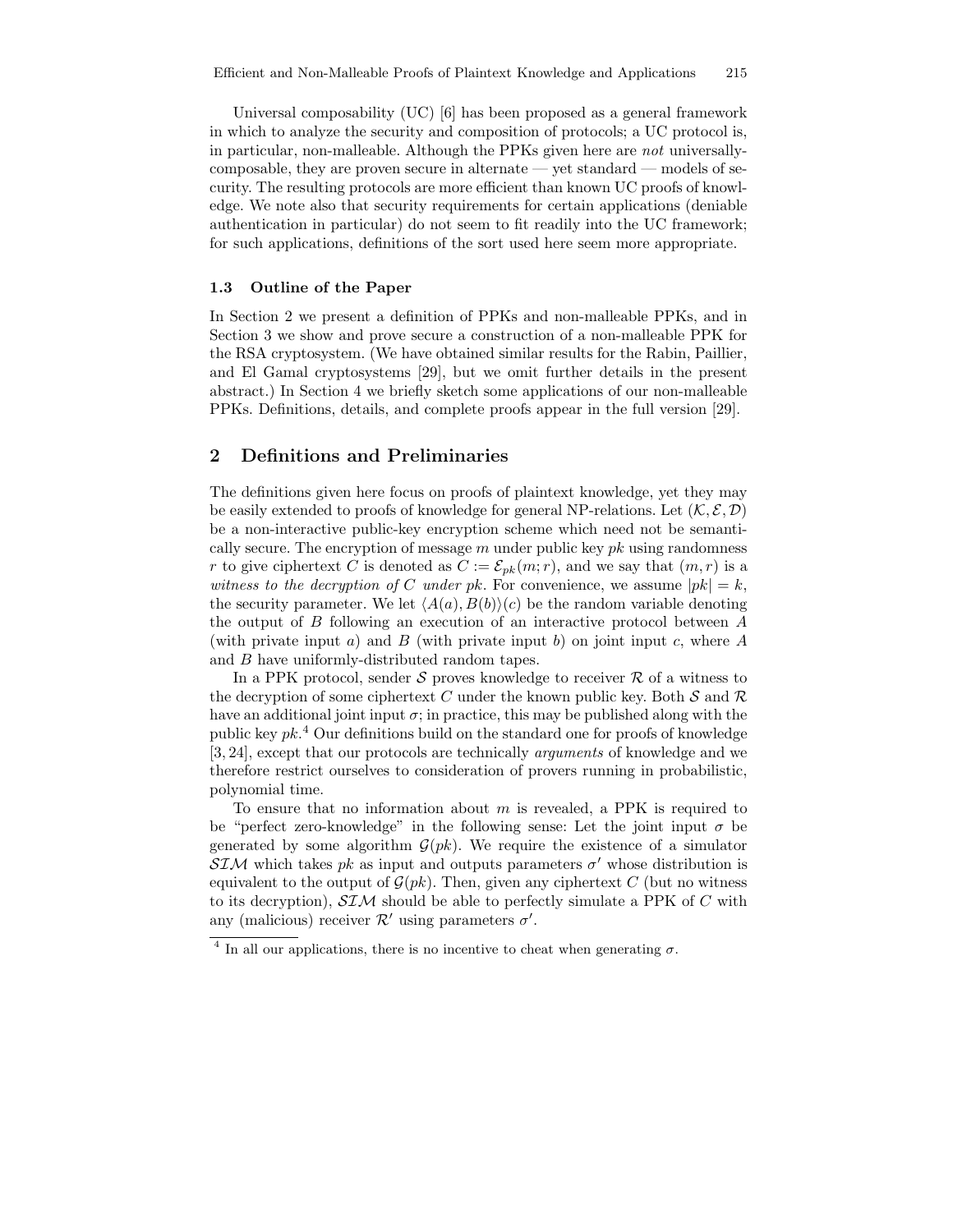**Definition 1.** Let  $\Pi = (\mathcal{G}, \mathcal{S}, \mathcal{R})$  be a tuple of PPT algorithms.  $\Pi$  is a proof of plaintext knowledge (PPK) for encryption scheme  $(K, \mathcal{E}, \mathcal{D})$  if the following conditions hold:

(Completeness) For all pk output by  $\mathcal{K}(1^k)$ , all  $\sigma$  output by  $\mathcal{G}(pk)$ , and all C with witness w to the decryption of C under pk we have  $\langle \mathcal{S}(w), \mathcal{R} \rangle (pk, \sigma, C) = 1$ . (When  $R$  outputs 1 we say it accepts.)

(Perfect zero-knowledge) There exists a ppt simulator SIM such that, for all pk output by  $\mathcal{K}(1^k)$ , all  $\mathcal{R}'$ , and all  $m, r$ , the following distributions are equivalent:

$$
\{\sigma \leftarrow \mathcal{G}(pk); C := \mathcal{E}_{pk}(m; r) : \langle \mathcal{S}(m, r), \mathcal{R}' \rangle (pk, \sigma, C) \}
$$
  

$$
\{(\sigma, s) \leftarrow \mathcal{SIM}_1(pk); C := \mathcal{E}_{pk}(m; r) : \langle \mathcal{SIM}_2(s), \mathcal{R}' \rangle (pk, \sigma, C) \}.
$$

(Note that  $STM_2$  does not need to rewind  $\mathcal{R}'$ .)

(Witness extraction) There exists a function  $\kappa : \{0,1\}^* \to [0,1]$ , a negligible function  $\varepsilon(\cdot)$ , and an expected polynomial-time knowledge extractor  $\mathcal{KE}$  such that, for all PPT algorithms  $S'$ , with all but negligible probability over  $pk, \sigma, r$ , machine  $KE$  satisfies the following:

Denote by  $p_{pk, \sigma,r}$  the probability that R accepts when interacting with  $\mathcal{S}'$  (using random tape r) on joint input pk,  $\sigma$ , C (where C is chosen by  $\mathcal{S}'$ ). On input pk,  $\sigma$ , and access to  $\mathcal{S}'_r$ , the probability that KE outputs a witness to the decryption of  $C$  under pk is at least:

$$
p_{pk, \sigma, r} - \kappa(pk) - \varepsilon(|pk|).
$$

Our definition of non-malleability ensures that "anything proven by a manin-the-middle adversary  $M$  is known by  $M$  (unless  $M$  simply copies a proof)." To formalize this, we allow  $\mathcal M$  to interact with a simulator<sup>5</sup> (cf. Definition 1) while simultaneously interacting with an honest receiver  $\mathcal{R}$ . The goal of  $\mathcal{M}$  is to successfully complete a PPK of  $C$  to  $\mathcal R$  while the simulator is executing a PPK of  $C'$  to  $\mathcal M$  (where  $C', C$  are chosen adaptively by  $\mathcal M$ ). The following definition states (informally) that if  $R$  accepts  $M$ 's proof — yet the transcripts of the two proofs are different — then a knowledge extractor  $\mathcal{KE}^*$  can extract a witness to the decryption of C.

**Definition 2.** PPK  $(G, \mathcal{S}, \mathcal{R})$  is non-malleable if there exists a simulator  $\mathcal{SIM}$ (as in Definition 1), a function  $\kappa^*: \{0,1\}^* \to [0,1]$ , a negligible function  $\varepsilon^*(\cdot)$ , and an expected polynomial-time knowledge extractor  $\mathcal{KE}^*$  such that, for all PPT algorithms M, with all but negligible probability over choice of  $pk, \sigma, s, r, r'$ , machine  $K\mathcal{E}^*$  satisfies the following:

Assume  $M$  (using random tape r') acts as a receiver with  $SIM_2(s;r)$ on joint input  $pk, \sigma, C'$  and simultaneously as a sender with  $R$  on joint

<sup>&</sup>lt;sup>5</sup> Note that, by the perfect zero-knowledge property,  $\mathcal{M}$ 's probability of convincing  $\mathcal{R}$ remains unchanged whether M interacts with the simulator or a real sender.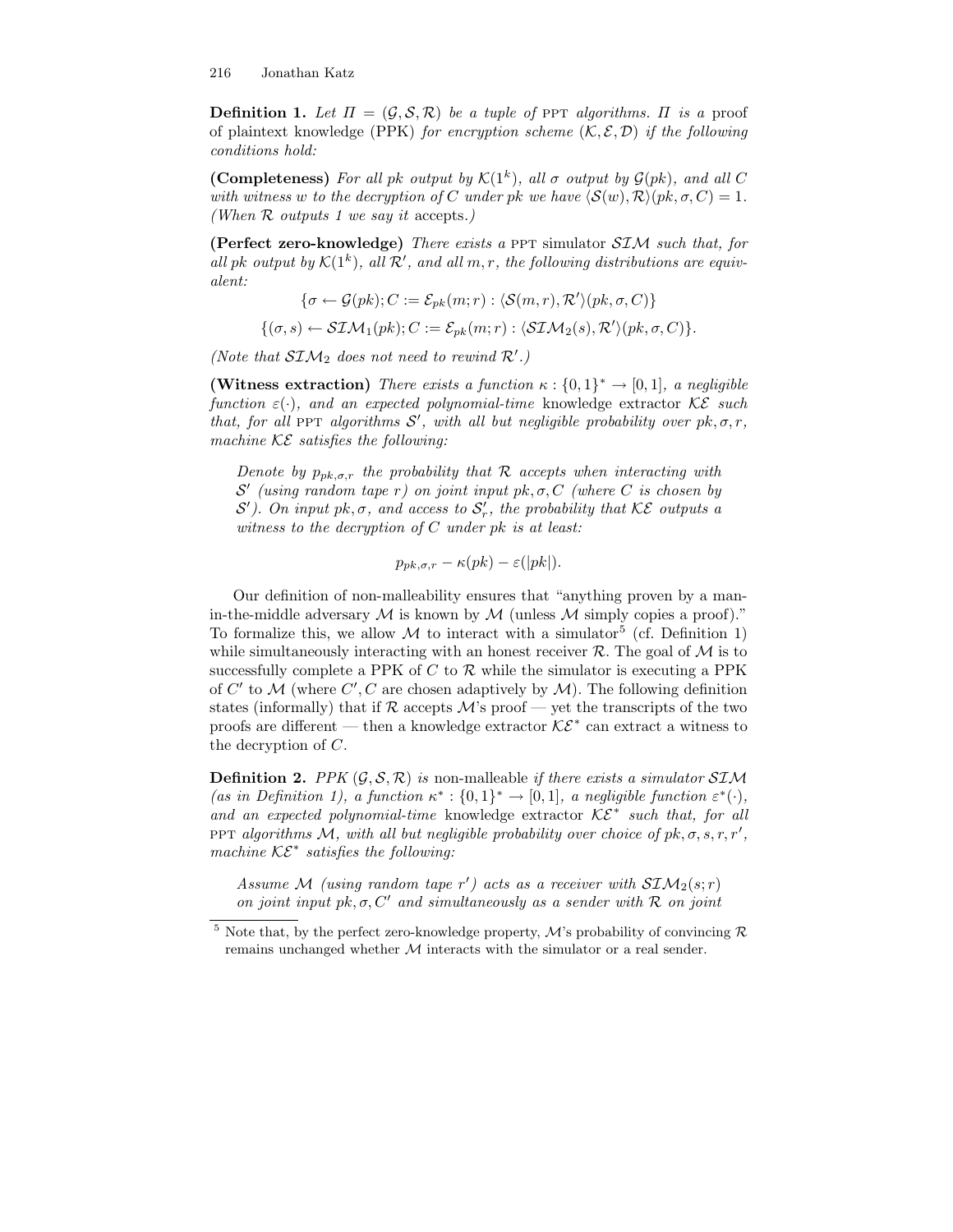input  $pk, \sigma, C$  (where  $C', C$  are chosen by M). Let the transcripts of these two interactions be  $\pi'$  and  $\pi$ . Denote by  $p^*$  the probability (taken over random coins of R) that R accepts in the above interaction and  $\pi' \neq \pi$ . On input s, r, pk,  $\sigma$ , and access to  $\mathcal{M}_{r'}$ , the probability that  $\mathcal{KE}^*$  outputs a witness to the decryption of C under pk is at least:

$$
p^* - \kappa^*(pk) - \varepsilon^*(|pk|).
$$

Our definitions of zero-knowledge (in Definition 1) and non-malleability (in Definition 2) both consider the single-theorem case. The definitions may be modified for the multi-theorem case; however, the present definitions suffice for our intended applications.

#### 2.1 A Note on Complexity Assumptions

Our complexity assumptions are with respect to adversaries permitted to run in expected polynomial time. For example, we assume that RSA inverses cannot be computed with more than negligible probability by any expected polynomialtime algorithm. The reason for this is our reliance on (efficient) constant-round proofs of knowledge, for which only expected polynomial-time knowledge extractors are known.

## 3 A Non-Malleable PPK for the RSA Cryptosystem

We begin with an overview of our technique. Recall the parameter  $\sigma$  which is used as a common input during execution of the PPK. To allow simulation, a first attempt is to have a PPK for ciphertext  $C$  consist of a witness-indistinguishable proof of knowledge of *either* a witness to the decryption of  $C$  or a witness  $x$ corresponding in some way to  $\sigma$  (using the known techniques for constructing such proofs  $[9]$ ). Notice that a simulator who knows x can easily simulate a PPK for any ciphertext; on the other hand (informally), the protocol is sound since a PPT adversary does not know  $x$ .

This approach does not suffice to achieve non-malleability. To see why, consider a simulator interacting with man-in-the-middle  $M$  while  $M$  simultaneously interacts with receiver  $R$ . Using the approach sketched above, the simulator gives a proof of "w or x" while  $M$  gives a proof of "w' or x", where w (resp. w') is a witness to the decryption of ciphertext  $C$  (resp.  $C'$ ). The idea is now to rewind M and thus (hopefully) extract  $w'$ . But since the simulator must know x (since w is unknown; recall that C is chosen by  $\mathcal{M}$ ), there is no contradiction is extracting x (and not  $w'$ ) from M! Indeed, a more careful approach is needed.

To overcome this obstacle, we adapt a technique used previously in the context of non-malleable commitment [14]. The prover will choose a value  $\alpha$  and prove knowledge of "w or  $x_{\alpha}$ ", where  $x_{\alpha}$  corresponds to some function of  $\sigma$  and  $\alpha$ . Thus, in the man-in-the-middle attack above, the simulator will be proving knowledge of "w or  $x_{\alpha}$ " while M proves knowledge of "w' or  $x_{\alpha}$ "; in particular,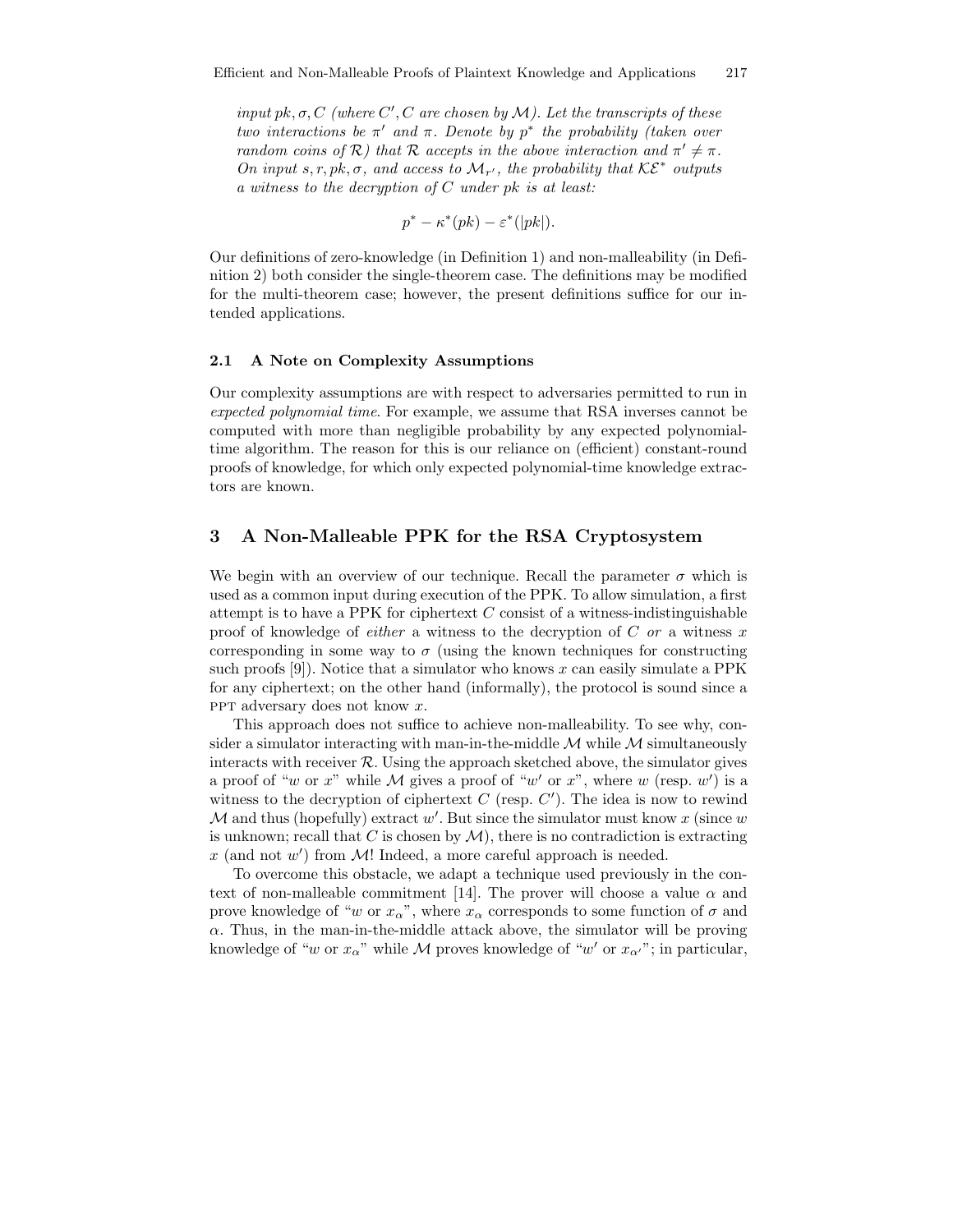rewinding M will extract either the desired value  $w'$  or  $x_{\alpha'}$ . The desired witness will be extracted (and hence the PPK will be non-malleable) if the following conditions hold: (1) the simulator can know the witness  $x_{\alpha}$ ; yet (2) extracting  $x_{\alpha}$  for any  $\alpha' \neq \alpha$  results in a contradiction; furthermore, (3) M cannot duplicate the value  $\alpha$  used by the simulator, so that  $\alpha' \neq \alpha$ . Details follow in the remainder of this section.

The PPK we describe here will be for the following encryption scheme for  $\ell$ -bit messages [4], which is semantically-secure under the RSA assumption: The modulus N is chosen as a product of two random  $k/2$ -bit primes, and e is a prime number such that  $|e| = O(k)$ .<sup>6</sup> The public key is  $(N, e)$ . Let  $hc(\cdot)$  be a hard-core bit [24] for the RSA permutation, and define  $hc^*(r) \stackrel{\text{def}}{=} hc(r^{e^{\ell-1}})$   $\circ$  $\cdots \circ hc(r^e) \circ hc(r)$ . Encryption of  $\ell$ -bit message m is done by choosing random  $r \in \mathbb{Z}_N^*$ , computing  $C = r^{e^{\ell}} \mod N$ , and sending  $\langle C, c \stackrel{\text{def}}{=} hc^*(r) \oplus m \rangle$ . (Clearly, we could also extract more than a single hard-core bit per application of the RSA permutation.)

The PPK builds on the following  $\Sigma$ -protocol for proving knowledge of  $e^{\ell}$ th roots, based on [26]: To prove knowledge of  $r = C^{1/e^{\ell}}$ , the prover chooses a random element  $r_1 \in \mathbb{Z}_N^*$  and sends  $A = r_1^{e^{\ell}}$  to the verifier. The verifier replies with a random challenge  $q \in \mathbb{Z}_e$ . The prover responds with  $R = r^q r_1$ and the receiver verifies that  $Re^{\ell} \stackrel{?}{=} C^q A$ . To see that special soundness holds, consider two accepting conversations  $(A, q, R)$  and  $(A, q', R')$ . Since  $R^{e^{\ell}} = C^{q} A$ and  $(R')^{e^{\ell}} = C^{q'}A$  we have  $(R/R')^{e^{\ell}} = C^{q-q'}$ . Noting that  $|q-q'|$  is relatively prime to  $e^{\ell}$ , standard techniques may be used to compute the desired witness  $C^{1/e^{\ell}}$  [26]. Special honest-verifier zero knowledge is demonstrated by the simulator which, on input C and a "target" challenge q, chooses random  $R \in \mathbb{Z}_N^*$ , computes  $A = Re^{\ell}/C^q$ , and outputs the transcript  $(A, q, R)$ .

We now describe the non-malleable PPK (cf. Figure 1). Parameters  $\sigma$  are generated by selecting two random elements  $g, h \in \mathbb{Z}_N^*$  and a random function  $H: \{0,1\}^* \to \mathbb{Z}_e$  from a family of universal one-way hash functions. Given σ, a PPK for ciphertext  $\langle C, c \rangle$  proceeds as follows: first, a key-generation algorithm for a one-time signature scheme is run to yield verification key VK and signing key SK, and  $\alpha = H(VK)$  is computed. The PPK will be a witnessindistinguishable proof of knowledge (using techniques of [9]) of *either*  $r = C^{1/e^{\ell}}$ or  $x_{\alpha} \stackrel{\text{def}}{=} (g^{\alpha}h)^{1/e}$ . In more detail, the sender chooses random  $r_1, R_2 \in \mathbb{Z}_N^*$  and  $q_2 \in \mathbb{Z}_e$ , and then computes  $A_1 = r_1^{e^{\ell}}$  and  $A_2 = R_2^{e}/(g^{\alpha}h)^{q_2}$ . These values are sent (along with  $VK, C, c$ ) as the first message. The receiver sends challenge  $q \in \mathbb{Z}_e$ . The sender responds with  $q_1 = q - q_2 \mod e$ , and also  $R_1 = r^{q_1} r_1$  (completing the "real" proof of knowledge with "challenge"  $q_1$ ) and  $R_2$  (completing the "simulated" proof of knowledge with "challenge"  $q_2$ ). To complete the proof, the sender signs a transcript of the entire execution (including  $C, c$ ) using SK and sends the signature to the receiver. The receiver verifies correctness of the

<sup>&</sup>lt;sup>6</sup> For efficiency, the protocol may be modified for small  $e$  (e.g.,  $e = 3$ ); see [29].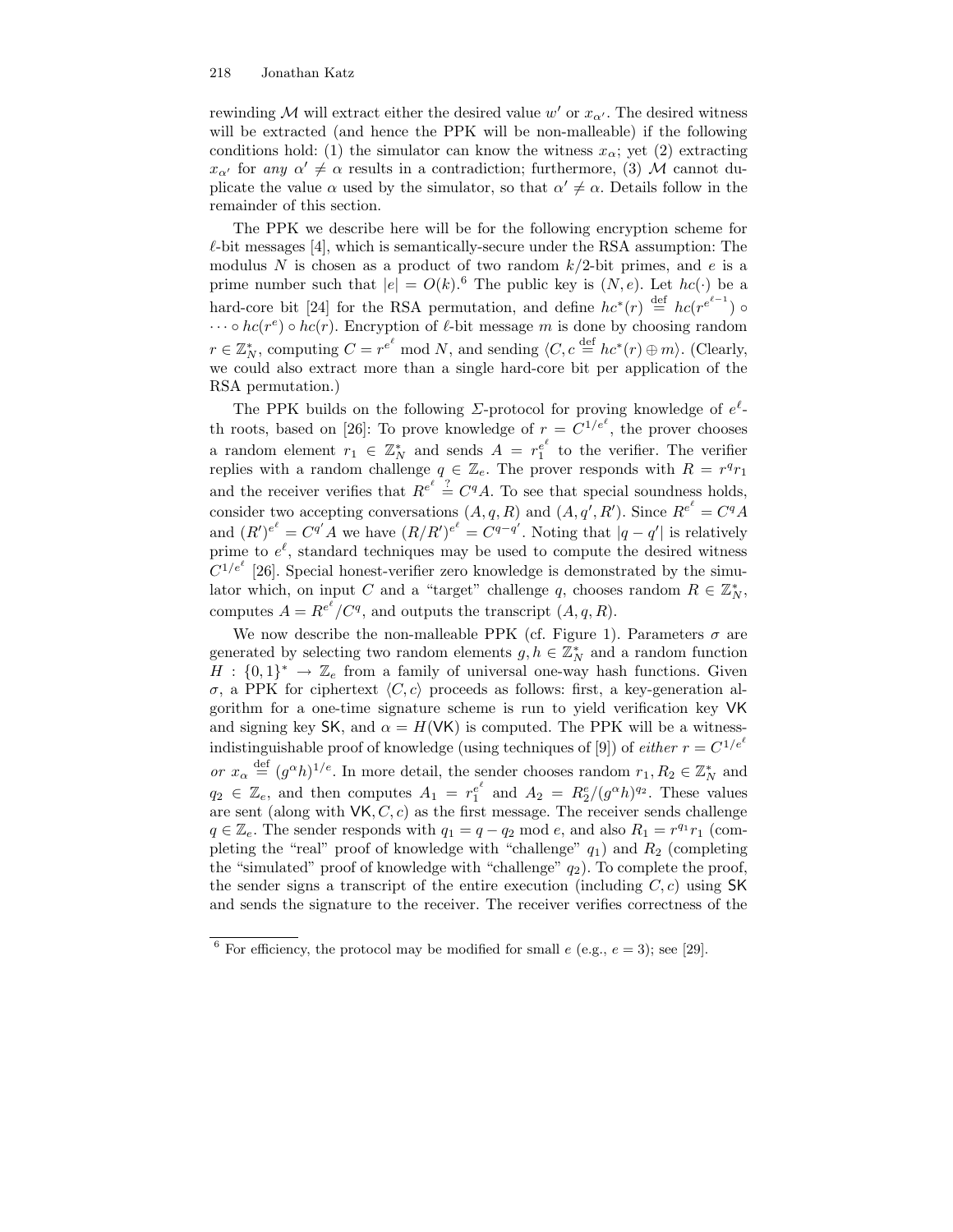

Fig. 1. Non-malleable PPK for the RSA cryptosystem.

proofs by checking that  $R_1^{e^{\ell}} \stackrel{?}{=} C^{q_1}A_1$  and  $R_2^e \stackrel{?}{=} (g^{\alpha}h)^{(q-q_1 \bmod e)}A_2$ . Finally, the receiver verifies the correctness of the signature on the transcript.

Theorem 1. Under the RSA assumption for expected poly-time algorithms, the protocol of Figure 1 is a non-malleable PPK (with  $\kappa^*(pk) = 1/e$ ) for the RSA cryptosystem.

The proof appears in Appendix B.

Concurrent composition. In many applications, it may be necessary to consider the case where multiple, concurrent proofs are conducted and witness extraction is required from each of them (and extraction is required as soon as the relevant proof is completed). If arbitrary interleaving of the proofs is allowed, a knowledge extractor operating in the obvious way may require exponential time; a similar problem is encountered in simulation of concurrent zero-knowledge proofs [17]. (In the context of concurrent zero-knowledge, the difficulty is to ensure that the concurrent interaction of a single prover with multiple verifiers is simulatable; for concurrent proofs of knowledge, the difficulty is to ensure that the concurrent interaction of a single verifier with multiple provers still allows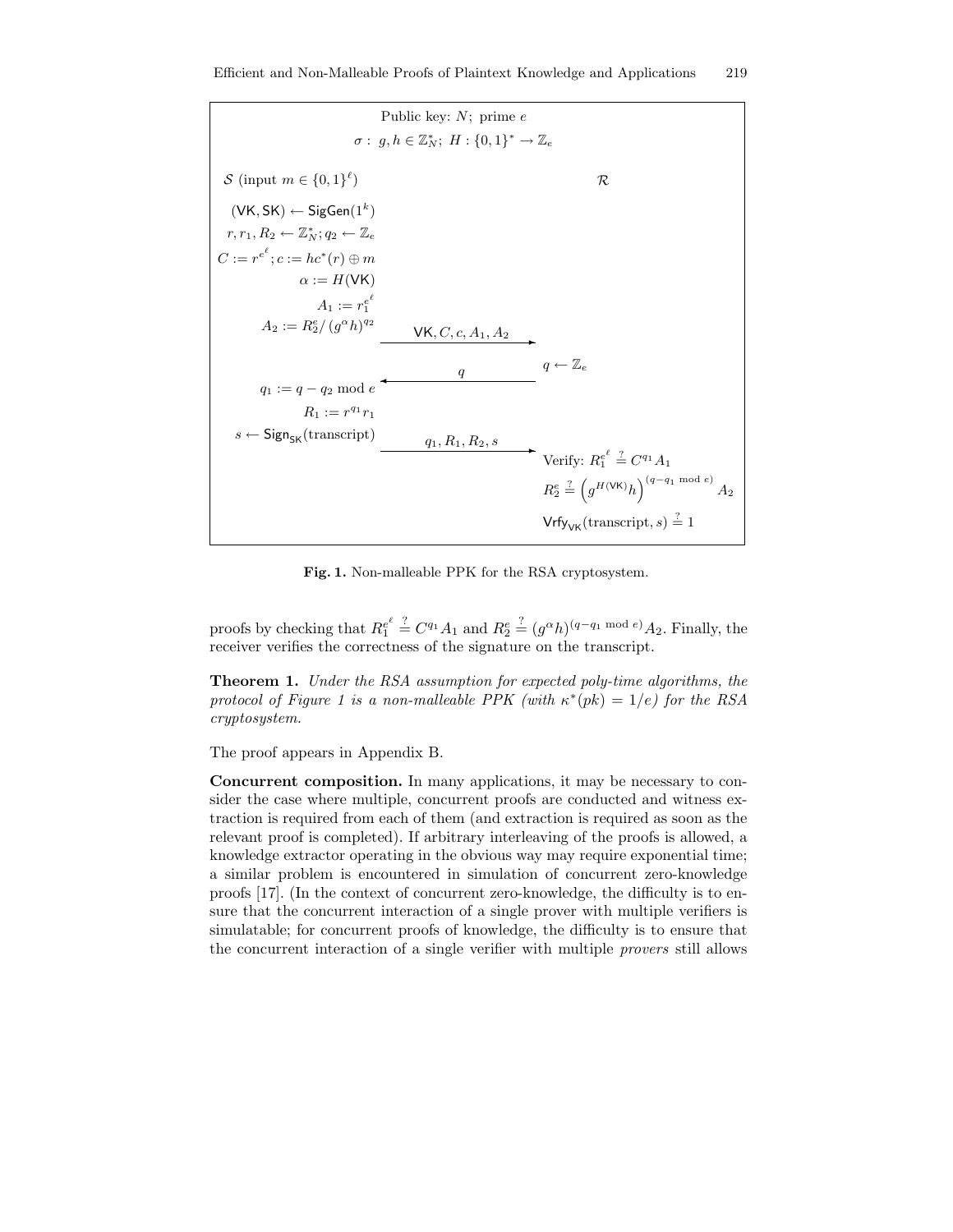witness extraction.) To ensure that our protocols remain proofs of knowledge in a concurrent setting, we introduce timing constraints  $[17]$ ; essentially, these constraints prevent "bad" interleavings and allow extraction of all relevant witnesses. We describe this in more detail in the following section; further details and full proofs of security appear in the full version [29].

# 4 Applications

In this section, we briefly discuss applications of our non-malleable PPKs to the construction of protocols for (1) interactive IND-CCA2 encryption, (2) password-AKE in the public-key model, and (3) strong deniable authentication. The protocols described here may be based on any of the PPKs given in the full version of this work; security of these protocols may therefore be based on a variety of assumptions (e.g., RSA, hardness of factoring, or composite residuosity). All our applications are assumed to run in an asynchronous, concurrent environment; thus, in each case we augment our PPKs with timing constraints as discussed in the previous section. Further details and proofs of all theorems stated here appear in the full version [29].

Chosen-ciphertext-secure, interactive encryption. We give a definition of chosen-ciphertext security for interactive encryption in Appendix A. The nonmalleable PPK of Figure 1 immediately yields an interactive encryption scheme: The receiver generates  $N, e, \sigma$  as above and sets the public key  $pk = (N, e, \sigma)$ (the secret key is as usual for RSA). To encrypt message m under public key  $pk$ , the sender computes  $C = r^{e^{\ell}}$  and  $c = h c^*(r) \oplus m$ , sends  $\langle C, c \rangle$  to the receiver, and then executes the PPK using parameters  $\sigma$ . To decrypt, the receiver first determines whether to accept or reject the proof; if the receiver accepts, the receiver decrypts  $\langle C, c \rangle$  as in the standard RSA scheme. If the proof is rejected, the receiver outputs ⊥.

This scheme above is secure against adaptive chosen-ciphertext attacks when the adversary is given sequential access to the decryption oracle. To ensure security against an adversary given concurrent access to the decryption oracle, timing constraints are necessary. In particular, we require that the sender respond to the challenge within time  $\alpha$  from when the challenge is sent. If the response is not received in time, the proof is rejected. Additionally, an acknowledgment is sent from the receiver to the sender upon completion of the protocol; this message is ack if the sender's proof was accepted and  $\perp$  otherwise. The receiver delays sending the acknowledgment until time  $\beta$  has elapsed from when the second message of the protocol was sent (with  $\beta > \alpha$ ).

Theorem 2. Under the RSA assumption for expected poly-time algorithms, the protocol of Figure 1 (with  $|e| = \Theta(k)$ ) is secure against sequential chosenciphertext attacks. If timing constraints are enforced, the protocol is secure against concurrent chosen-ciphertext attacks.

Password-based authentication and key exchange. Protocols for passwordbased authentication may be constructed from any IND-CCA2 encryption scheme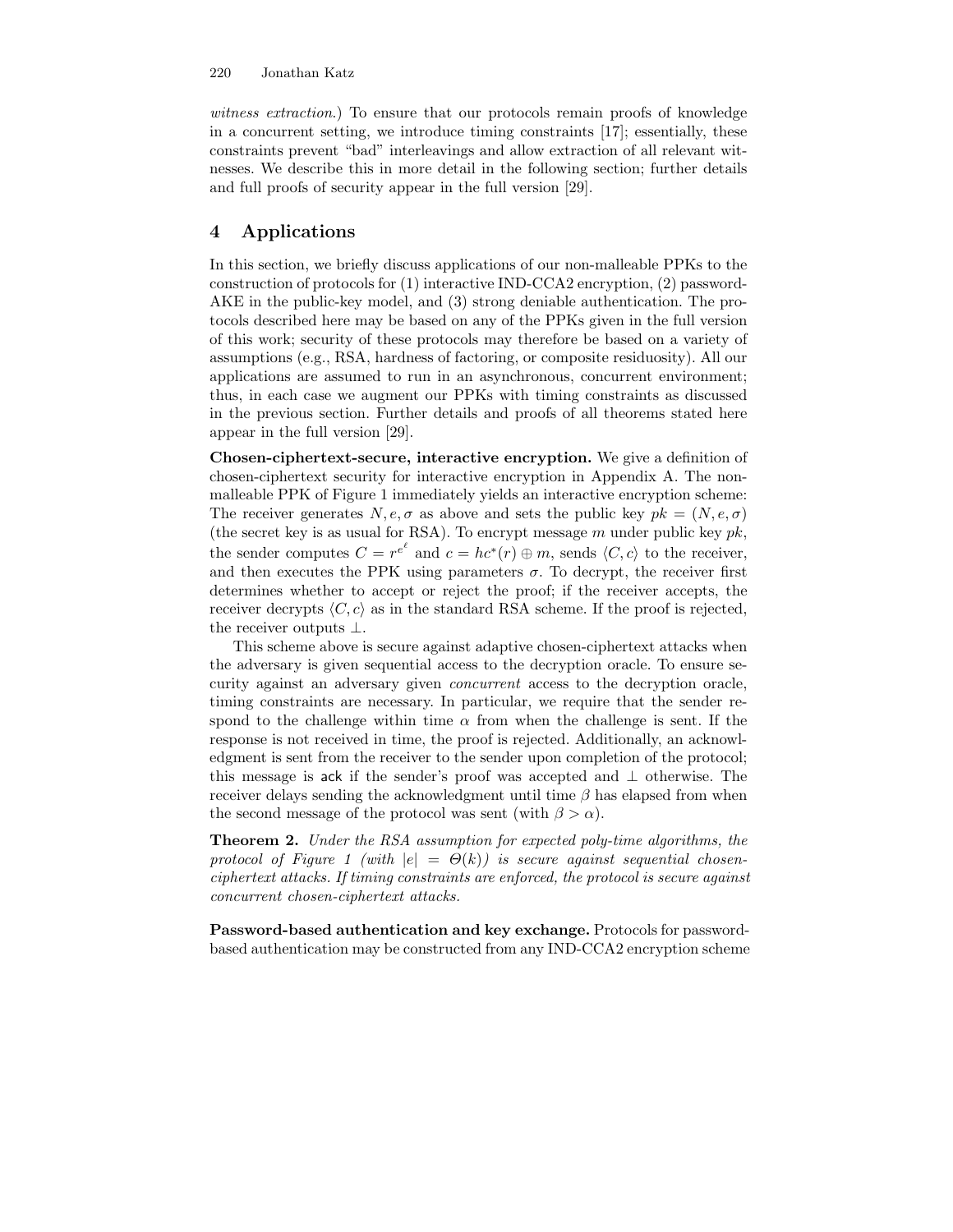as follows  $[28, 5]$ : Let pw be the user's password. To authenticate the user, the server sends a nonce n and the user replies with an encryption of  $pw \circ n$  (this brief description suppresses details which are unimportant here; see [28, 5]). When non-interactive encryption is used, the nonce is needed to prevent replay attacks. The server decrypts and verifies correctness of the password and the nonce. (Previous work [28, 5] proved security when non-interactive IND-CCA2 encryption was used, but the proofs extend for the case of interactive encryption.) If desired, a key K may be exchanged by encrypting  $K \circ pw \circ n$ .

Our interactive IND-CCA2 encryption schemes allow the first efficient implementations of these protocols based on assumptions other than DDH (e.g., we may base security on the RSA or factoring assumptions). Furthermore, since interaction is essential (to prevent replay attacks), using interactive encryption is not a serious drawback. Finally, if interactive encryption is used, the nonce is not needed if the probability that a server repeats its messages is negligible. Thus, password-AKE protocols constructed from our PPKs ultimately require only one more round than previous constructions.

Deniable authentication. Definitions of security for deniable authentication appear in Appendix A. Our non-malleable PPKs may be adapted to give deniable authentication protocols whose security is based on the one-wayness (rather than semantic security) of an underlying encryption scheme. This results in protocols with improved efficiency and with security based on potentially weaker assumptions (recall that previous efficient constructions achieving strong deniability require the DDH assumption).

We present a generic paradigm for constructing a deniable authentication protocol based on our non-malleable PPKs. The basic idea is for  $\mathcal V$  to encrypt a random value, send the resulting ciphertext to the prover, and then execute a non-malleable PPK for the ciphertext (here,  $V$  acts as the prover in the PPK). To "bind" the protocol to a message  $m$  to be authenticated,  $m$  is included in the transcript and signed along with everything else. Assuming  $\mathcal V$ 's proof succeeds,  $P$  authenticates the message by decrypting the ciphertext and sending back the resulting value.

Figure 2 shows an example of this approach applied to the PPK of Figure 1. The public key of the prover  $P$  is an RSA modulus N, a prime e (with  $|e| = \Theta(k)$ , elements  $g, h \in \mathbb{Z}_N^*$ , and a hash function H chosen randomly from a family of universal one-way hash functions. Additionally,  $P$  has secret key  $d$ such that  $de = 1 \mod \varphi(N)$ . To have m authenticated by P, the verifier chooses a random  $y \in \mathbb{Z}_N^*$ , computes  $C = y^e$ , and then performs a non-malleable PPK for C. Additionally, the message m is sent as part of the first message of the protocol, and is signed along withe the rest of the transcript. If the verifier's proof succeeds, the prover computes  $C<sup>d</sup>$  (i.e., y) and sends this value to the verifier. Otherwise, the prover simply replies with ⊥.

As before, timing constraints are needed when concurrent access to the prover is allowed. In this case, we require that the verifier respond to the challenge within time  $\alpha$  from when the challenge is sent (the proof is rejected otherwise).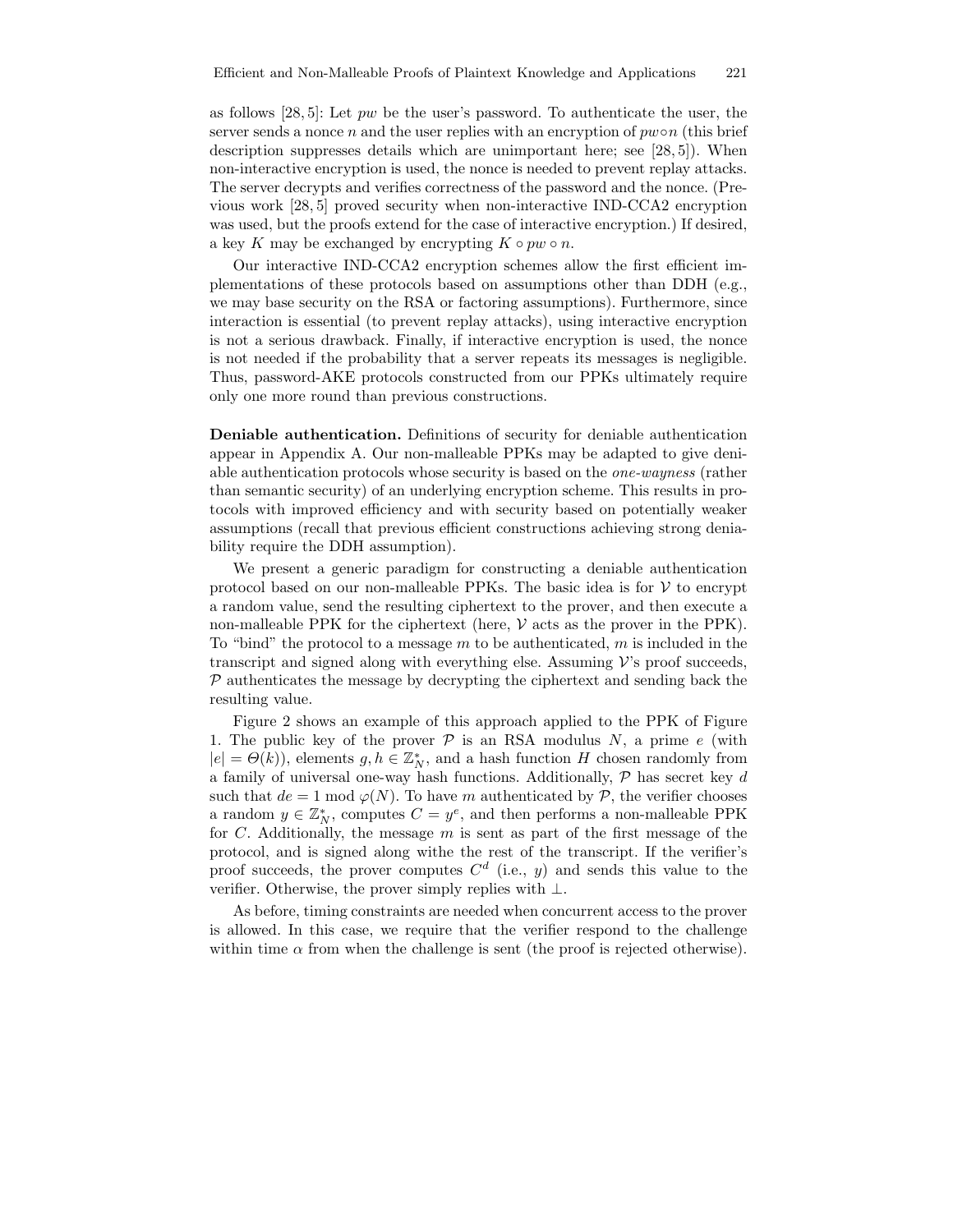Public key: N; prime  $e; g, h \in \mathbb{Z}_N^*$ ;  $H: \{0,1\}^* \to \mathbb{Z}_e$  $\mathcal V$  (input  $m \in \{0,1\}^*$  $P$  (input d)  $(VK, SK) \leftarrow$  SigGen $(1<sup>k</sup>)$  $y, r_1, R_2 \leftarrow \mathbb{Z}_N^*; q_2 \leftarrow \mathbb{Z}_e$  $C := y^e$ ;  $\alpha := H(VK)$  $A_1 := r_1^e$  $A_2 := R_2^e / (g^{\alpha} h)^{q_2}$  $VK, m, C, A_1, A_2$  $q \leftarrow \mathbb{Z}_e$  $q_1 := q - q_2 \mod e$  $R_1 := y^{q_1} r_1$  $s \leftarrow$  Sign<sub>SK</sub>(transcript)  $q_1, R_1, R_2, s$ Verify:  $R_1^e \stackrel{?}{=} C^{q_1} A_1$  $R_2^e \stackrel{?}{=} \left( g^{H(\mathsf{VK})} h \right)^{(q-q_1 \bmod e)} A_2$  $C^d$  Vrfy<sub>VK</sub>(transcript, s)  $\stackrel{?}{=} 1$  $C^d$ 

Fig. 2. A deniable authentication protocol based on RSA.

Additionally, the final message of the protocol is not sent by the prover until at least time  $\beta$  has elapsed since sending the challenge (with  $\beta > \alpha$ ).

Theorem 3. Under the RSA assumption for expected poly-time algorithms, the protocol of Figure 2 (with  $|e| = \Theta(k)$ ) is a strong deniable authentication protocol for adversaries given sequential access to the prover. If timing constraints are enforced, the protocol is a strong ε-deniable authentication protocol for adversaries given concurrent access to the prover.

We stress that the resulting deniable authentication protocols are quite practical. For example, the full version of this work shows a deniable authentication protocol based on the CDH assumption which has the same round-complexity, requires fewer exponentiations, has a shorter public key, and is based on a weaker assumption than the most efficient previously-known protocol for strong deniable authentication. Furthermore, no previous efficient protocols were known based on the RSA, factoring, or composite residuosity assumptions. We also remark that interactive IND-CCA2 encryption schemes do not, in general, yield deniable authentication protocols using the paradigm sketched above. For example, when using the IND-CCA2 interactive encryption scheme of [15], two additional rounds are necessary just to achieve *weak* deniable authentication (the terms "strong" and "weak" are explained in Appendix A).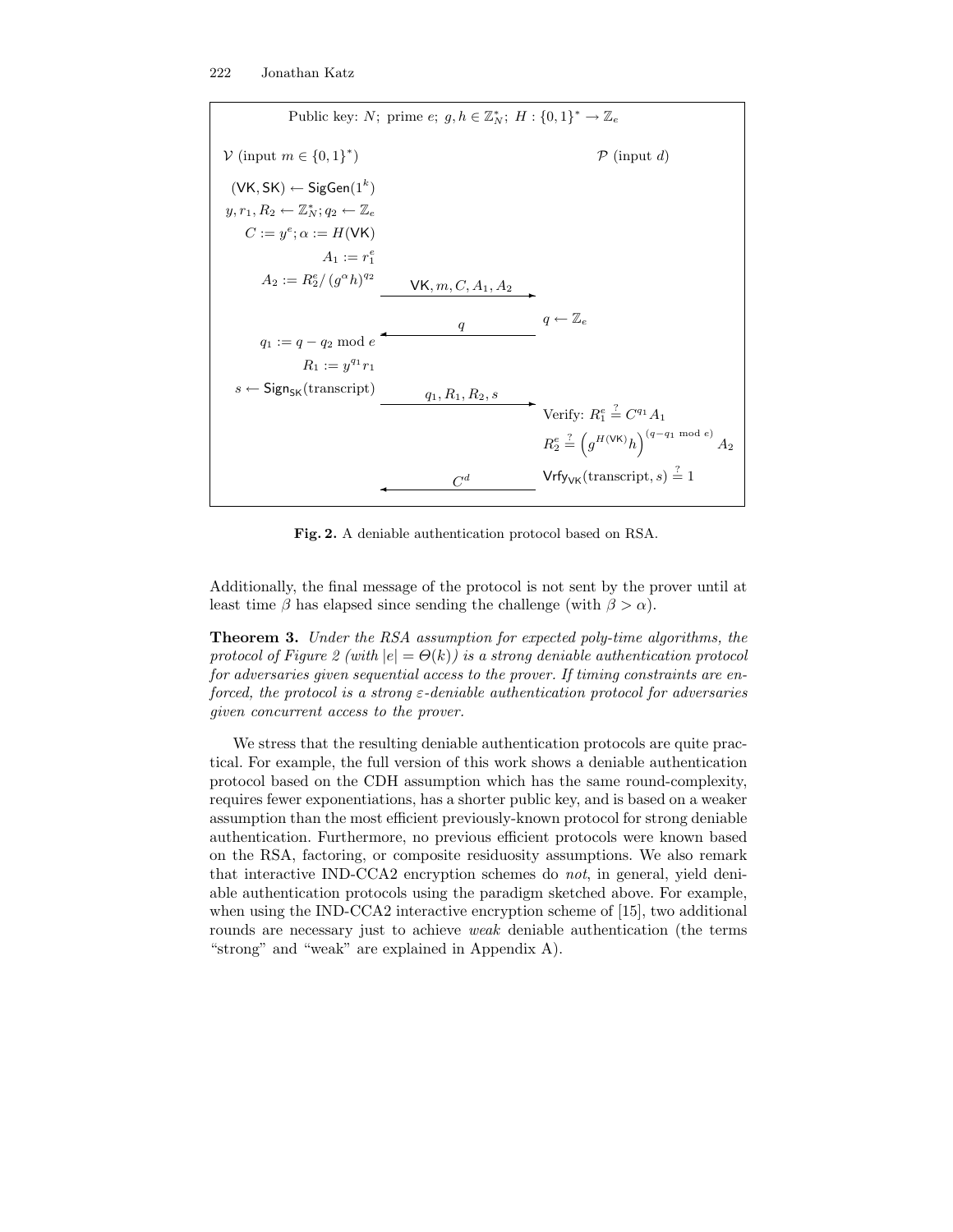

Fig. 3. A deniable authentication protocol with improved efficiency.

Further efficiency improvements (see Figure 3) result from the observation that, in the context of deniable authentication, it is not necessary to generate and send a signature key VK and sign the transcript (recall this is done to force the adversary to use  $\alpha' = H(VK') \neq H(VK) = \alpha$ ; see Section 3). Instead, we may simply use m (i.e., the message to be authenticated) as our  $\alpha$ : informally, this works since the adversary must choose  $m' \neq m$  in order to falsely authenticate a new message  $m$  which was never authenticated by the prover. On the other hand, because the adversary chooses  $m$  (and this value must be guessed by the simulator in advance), the scheme is only provably secure for polynomial-size message spaces  $M_k$ . We refer to [29] for further details.

Acknowledgments. I am grateful to Moti Yung and Rafail Ostrovsky for their many helpful comments and suggestions regarding the work described here.

## References

- 1. Y. Aumann and M.O. Rabin. A Proof of Plaintext Knowledge Protocol and Applications. Manuscript. June, 2001.
- 2. B. Barak. Constant-Round Coin Tossing with a Man in the Middle or Realizing the Shared Random String Model. Proceedings of the 43rd Annual Symposium on Foundations of Computer Science, IEEE, 2002, pp. 345–355.
- 3. M. Bellare and O. Goldreich. On Defining Proofs of Knowledge. Advances in Cryptology — Crypto '92, LNCS vol. 740, E. Brickell, ed., Springer-Verlag, 1992, pp. 390–420.
- 4. M. Blum and S. Goldwasser. An Efficient Probabilistic Public-Key Encryption Scheme which Hides All Partial Information. Advances in Cryptology — Crypto '84, LNCS vol. 196, G. Blakley and D. Chaum, eds., Springer-Verlag, pp. 289–302.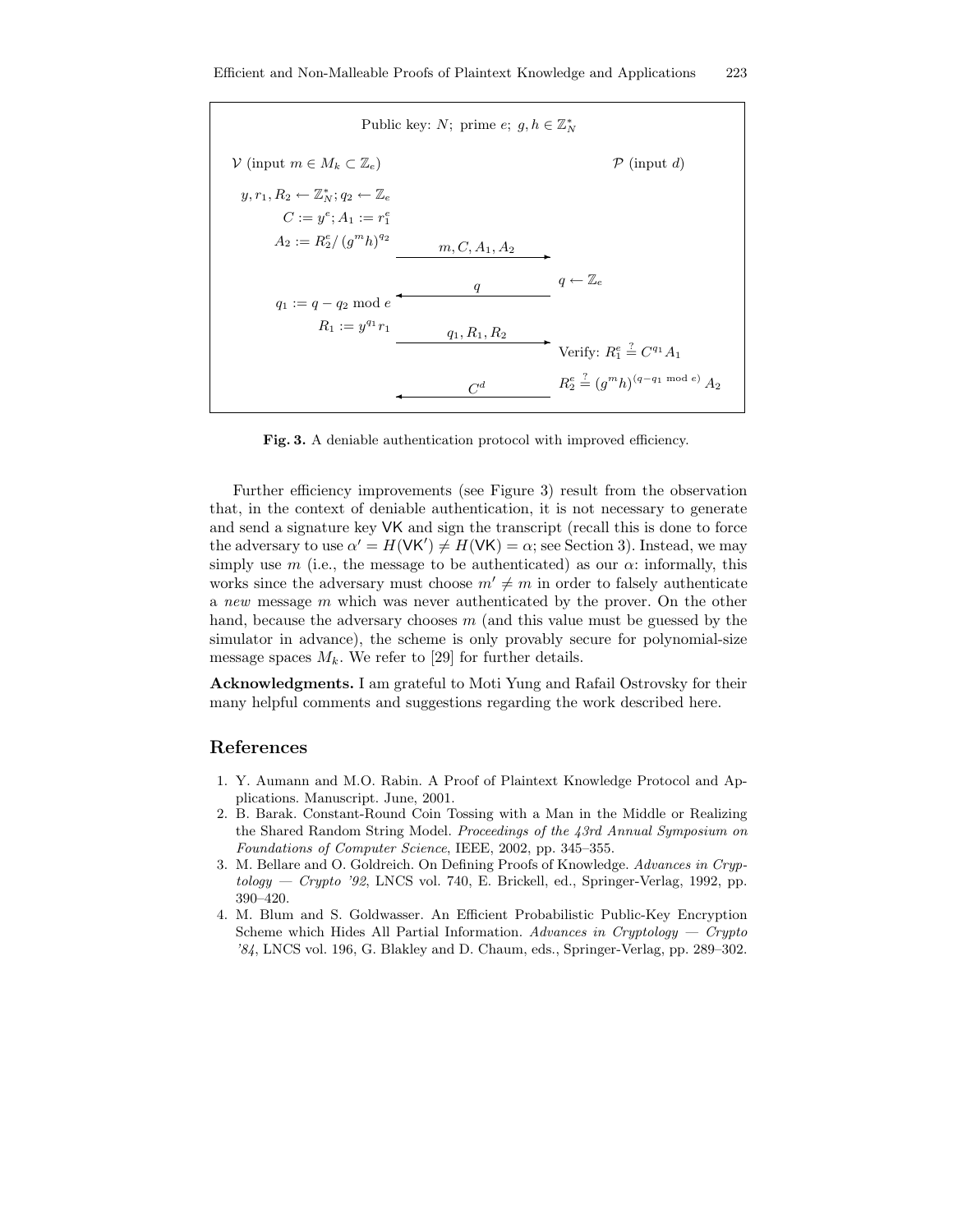- 5. M. Boyarsky. Public-Key Cryptography and Password Protocols: the Multi-User Case. ACM Conference on Computer and Communications Security, 1999, pp. 63– 72.
- 6. R. Canetti. Universally Composable Security: A New Paradigm for Cryptographic Protocols. Proceedings of the 42nd Annual Symposium on Foundations of Computer Science, IEEE, 2001, pp. 136–145.
- 7. R. Cramer. Modular Design of Secure Yet Practical Cryptographic Protocols. PhD Thesis, CWI and U. Amsterdam, 1996.
- 8. R. Cramer, I. Damgård, and J.B. Nielsen. Multiparty Computation from Threshold Homomorphic Encryption. Advances in Cryptology — Eurocrypt 2001, LNCS vol. 2045, B. Pfitzmann, ed., Springer-Verlag, 2001, pp. 280–299.
- 9. R. Cramer, I. Damgård, and B. Schoenmakers. Proofs of Partial Knowledge and Simplified Design of Witness Hiding Protocols. Advances in Cryptology — Crypto '94, LNCS vol. 839, Y. Desmedt, ed., Springer-Verlag, 1994, pp. 174–187.
- 10. R. Cramer and V. Shoup. A Practical Public-Key Cryptosystem Provably Secure against Adaptive Chosen Ciphertext Attack. Advances in Cryptology — Crypto '98, LNCS vol. 1462, H. Krawczyk, ed., Springer-Verlag, 1998, pp. 13–25.
- 11. R. Cramer and V. Shoup. Universal Hash Proofs and a Paradigm for Adaptive Chosen-Ciphertext-Secure Public-Key Encryption. Advances in Cryptology — Eurocrypt 2002, LNCS vol. 2332, L. Knudsen, ed., Springer-Verlag, 2002, pp. 45–64.
- 12. A. De Santis and G. Persiano. Zero-Knowledge Proofs of Knowledge Without Interaction. Proceedings of the 43rd Annual Symposium on Foundations of Computer Science, IEEE, 1992, pp. 427–436.
- 13. A. De Santis, G. Di Crescenzo, R. Ostrovsky, G. Persiano, and A. Sahai. Robust Non-Interactive Zero Knowledge. Advances in Cryptology — Crypto 2001, LNCS vol. 2139, J. Kilian, ed., Springer-Verlag, 2001, pp. 566–598.
- 14. G. Di Crescenzo, J. Katz, R. Ostrovsky, and A. Smith. Efficient and Non-Interactive Non-Malleable Commitment. Advances in Cryptology — Eurocrypt 2001, LNCS vol. 2045, B. Pfitzmann, ed., Springer-Verlag, 2001, pp. 40–59
- 15. D. Dolev, C. Dwork, and M. Naor. Non-Malleable Cryptography. SIAM J. Computing 30(2): 391–437 (2000).
- 16. C. Dwork and M. Naor. Zaps and Their Applications. Proceedings of the 41st Annual Symposium on Foundations of Computer Science, IEEE, 2000, pp. 283– 293.
- 17. C. Dwork, M. Naor, and A. Sahai. Concurrent Zero-Knowledge. Proceedings of the 30th Annual Symposium on Theory of Computing, ACM, 1998, pp. 409–418.
- 18. C. Dwork and A. Sahai. Concurrent Zero-Knowledge: Reducing the Need for Timing Constraints. Advances in Cryptology — Crypto '98, LNCS vol. 1462, H. Krawczyk, ed., Springer-Verlag, 1998, pp. 442–457.
- 19. T. El Gamal. A Public-Key Cryptosystem and a Signature Scheme Based on Discrete Logarithms. IEEE Transactions on Information Theory 31(4): 469–472 (1985).
- 20. U. Feige, A. Fiat, and A. Shamir. Zero-Knowledge Proofs of Identity. Journal of Cryptology 1(2): 77–94 (1988).
- 21. U. Feige, D. Lapidot, and A. Shamir. Multiple Non-Interactive Zero-Knowledge Proofs Based on a Single Random String. Proceedings of the 31st Annual Symposium on Foundations of Computer Science, IEEE, 1990, pp. 308–317.
- 22. Z. Galil, S. Haber, and M. Yung. Symmetric Public-Key Encryption. Advances in Cryptology — Crypto '85, LNCS vol. 218, H.C. Williams, ed., Springer-Verlag, 1985, pp. 128–137.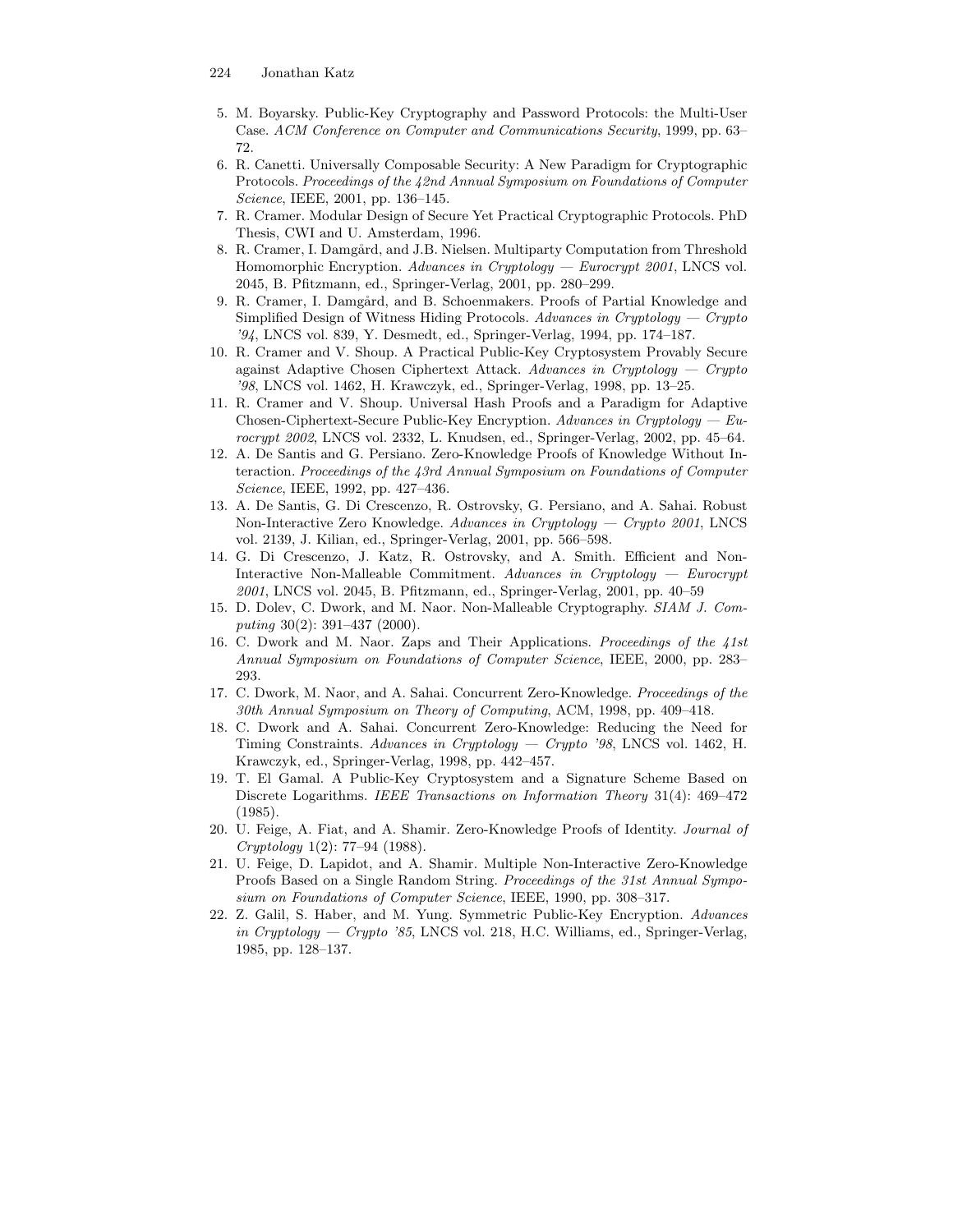- 23. J. Garay and P. MacKenzie. Concurrent Oblivious Transfer. Proceedings of the 41st Annual Symposium on Foundations of Computer Science, IEEE, 2000, pp. 314–324.
- 24. O. Goldreich. Foundations of Cryptography: Basic Tools. Cambridge University Press, Cambridge, UK, 2001.
- 25. O. Goldreich, S. Micali, and A. Wigderson. Proofs that Yield Nothing but Their Validity or: All Languages in NP Have Zero-Knowledge Proof Systems. JACM 38(3): 691–729 (1991).
- 26. L.C. Guillou and J.-J. Quisquater. A Practical Zero-Knowledge Protocol Fitted to Security Microprocessors Minimizing Both Transmission and Memory. Advances in  $Cryptology - Eurocrypt$  '88, LNCS vol. 330, C.G. Günther, ed., Springer-Verlag, 1988, pp. 123–128.
- 27. S. Haber. Multi-Party Cryptographic Computations: Techniques and Applications. PhD Thesis, Columbia University, 1987.
- 28. S. Halevi and H. Krawczyk. Public-Key Cryptography and Password Protocols. ACM Transactions on Information and System Security 2(3): 230–268 (1999).
- 29. J. Katz. Efficient Cryptographic Protocols Preventing "Man-in-the-Middle" Attacks. PhD Thesis, Columbia University, 2002.
- 30. M. Naor. Deniable Ring Authentication. Advances in Cryptology Crypto 2002, LNCS vol. 2442, M. Yung, ed., Springer-Verlag, 2002, pp. 481–498.
- 31. M. Naor and M. Yung. Public-Key Cryptosystems Provably Secure Against Chosen-Ciphertext Attack. Proceedings of the 22th Annual Symposium on Theory of Computing, ACM, 1990, pp. 427–437.
- 32. H. Ong and C.P. Schnorr. Fast Signature Generation With a Fiat-Shamir-Like Scheme. Advances in Cryptology — Eurocrypt '90, LNCS vol. 473, I. Damgård, ed., Springer-Verlag, 1990, pp. 432–440.
- 33. P. Paillier. Public-Key Cryptosystems Based on Composite Degree Residuosity Classes. Advances in Cryptology — Eurocrypt '99, LNCS vol. 1592, J. Stern, ed., Springer-Verlag, 1999, pp. 223–238.
- 34. M. Rabin. Digitalized Signatures and Public-Key Functions as Intractable as Factorization. Technical Report MIT/LCS/TR-212, MIT Laboratory for Computer Science, January 1979.
- 35. C. Rackoff and D. Simon. Non-Interactive Zero-Knowledge Proof of Knowledge and Chosen-Ciphertext Attack. Advances in Cryptology — Crypto '91, LNCS vol. 576, J. Feigenbaum, ed., Springer-Verlag, 1991, pp. 433–444.
- 36. R. Rivest, A. Shamir, and L.M. Adleman. A Method for Obtaining Digital Signatures and Public-Key Cryptosystems. Communications of the ACM 21(2): 120–126 (1978).
- 37. A. Sahai. Non-Malleable Non-Interactive Zero-Knowledge and Adaptive Chosen-Ciphertext Security. Proceedings of the 40th Annual Symposium on Foundations of Computer Science, IEEE, 1999, pp. 543–553.
- 38. C.P. Schnorr. Efficient Identification and Signatures for Smart Cards. Advances in  $Cryptology - Crypto'89$ , LNCS vol. 435, G. Brassard, ed., Springer-Verlag, 1989, pp. 239–252.

# A Additional Definitions

Interactive encryption. A number of approaches for defining chosen-ciphertext security in the interactive setting are possible; we sketch one such definition here.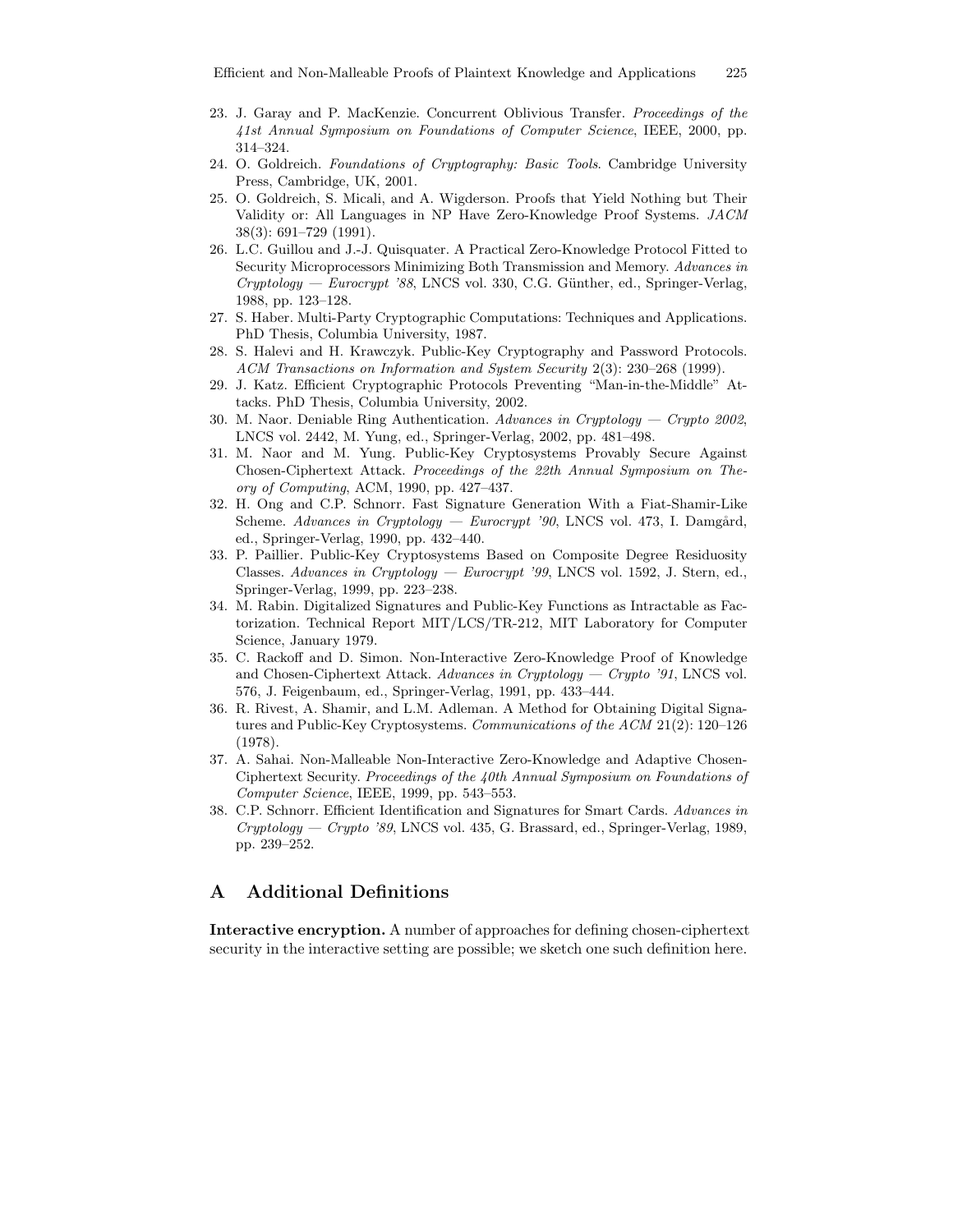We have a sender, a receiver, and an adversary  $\mathcal M$  who controls all communication between them. To model this, we define an *encryption oracle*  $\mathcal{E}_{b,pk}$ (playing the role of the sender) and a *decryption oracle*  $\mathcal{D}_{sk}$  (player the role of the receiver) to which  $M$  is given access. The adversary may interact with  $\mathcal{E}_{b,pk}$  multiple times, and may arbitrarily interleave requests to this oracle with requests to the decryption oracle. At the outset of the experiment, a bit  $b$  is chosen at random. An instance of the adversary's interaction with the encryption oracle proceeds as follows: first, the adversary sends two messages  $m_0, m_1$ to  $\mathcal{E}_{b,pk}$ . The oracle then executes the encryption protocol for message  $m_b$ ; the adversary, however, need not act as an honest receiver. The oracle maintains state between the adversary's oracle calls, and the adversary may have multiple concurrent interactions with the oracle. When  $\mathcal{E}_{b,pk}$  sends the final message for a given instance of its execution, we say that instance is completed.

 $\mathcal{D}_{sk}$  also maintains state between oracle calls, and the adversary may again have multiple concurrent interactions with this oracle. Furthermore, the adversary need not act as an honest sender. Each time a given decryption-instance is completed, the decryption oracle decrypts and returns the result (i.e., a message or  $\perp$ ) to the adversary.

The adversary succeeds if it can guess b. Clearly, some limitations must be placed on the adversary's access to  $\mathcal{D}_{sk}$  or else the adversary may simply forward messages between  $\mathcal{E}_{b,pk}$  and  $\mathcal{D}_{sk}$  and thereby trivially determine b. At any point during the adversary's execution, the set of transcripts of completed encryptioninstances of  $\mathcal{E}_{b,pk}$  is well defined. Upon completing a decryption-instance, let  $S = \{\pi_1, \ldots, \pi_\ell\}$  denote the transcripts of all completed encryption-instances. We allow the adversary to receive the decryption corresponding to a decryptioninstance with transcript  $\pi'$  only if  $\pi' \notin S$ .

**Definition 3.** Let  $\Pi = (K, \mathcal{E}, \mathcal{D})$  be an interactive, public-key encryption scheme.  $\Pi$  is CCA2-secure if, for any PPT adversary A, the following is negligible:

 $\left| \Pr \left[ (sk, pk) \leftarrow \mathcal{K}(1^k); b \leftarrow \{0, 1\} : A^{\mathcal{E}_{b, pk}, \mathcal{D}_{sk}}(1^k, pk) = b \right] - 1/2 \right|,$ 

where A's access to  $\mathcal{D}_{sk}$  is restricted as discussed above.

**Deniable authentication.** We review the definitions of  $[17, 16]$ . We have a prover P who is willing to authenticate messages to a verifier  $\mathcal V$ ; however, P is not willing to allow the verifier to convince a third party (after the fact) that  $P$  authenticated anything. This is formalized by ensuring that any transcript of an execution of the protocol can be simulated by a verifier alone (without any access to  $\mathcal{P}$ ). Furthermore, an adversary  $\mathcal{M}$  (acting as man-in-the-middle between  $P$  and a verifier) should not be able to authenticate a message  $m$  to the verifier which  $P$  does not authenticate for  $M$ . More formally, a *strong* deniable authentication protocol satisfies the following (in addition to a standard completeness requirement):

– SOUNDNESS. Assume  $P$  concurrently authenticates messages  $m_1, m_2, \ldots$  chosen adaptively by a PPT adversary  $\mathcal M$ . Then  $\mathcal M$  will succeed with at most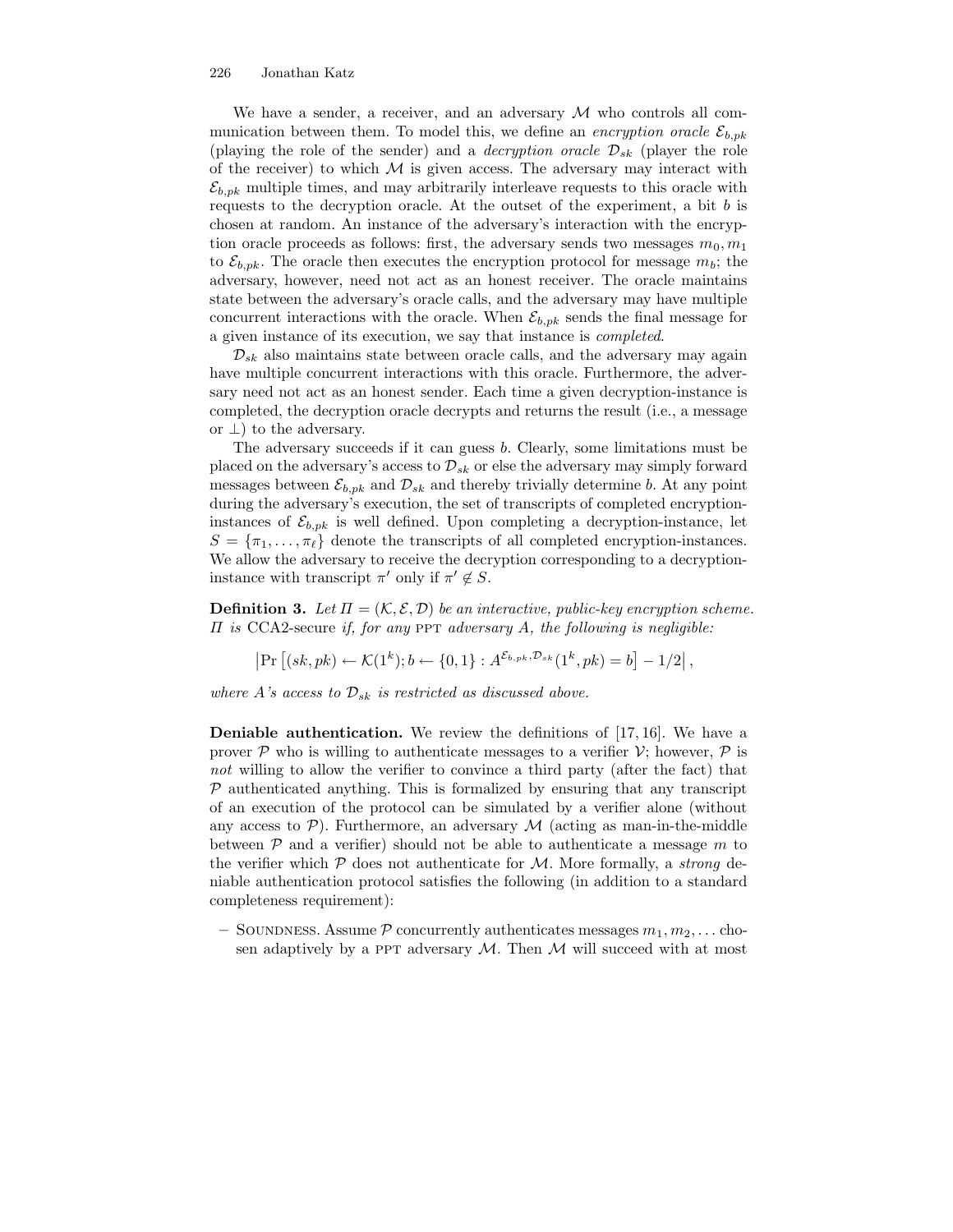negligible probability in authenticating a message  $m \notin \{m_1, \ldots\}$  to an honest verifier.

– STRONG DENIABILITY. Assume  $P$  concurrently authenticates polynomiallymany messages chosen adaptively by a PPT adversary  $\mathcal{V}'$ . Then there exists an expected-polynomial-time simulator that, given black-box access to  $\mathcal{V}',$ can output a transcript indistinguishable from a transcript of a real execution between  $\mathcal{V}'$  and  $\mathcal{P}$ .

A relaxation of the above definition [17] allows the simulator to have access to  $\mathcal P$  when producing the simulated transcript, but  $\mathcal P$  authenticates some fixed sequence of messages independent of those chosen by  $\mathcal{V}'$ . We call this weak deniable authentication. In practice, weak deniability may not be acceptable because the protocol then leaves an undeniable record that  $P$  authenticated *something* (even if not revealing what). However,  $P$  may want to deny that any such interaction ever took place.

The notion of  $\varepsilon$ -deniability [17] requires that for any given  $\varepsilon > 0$ , there exists a simulator whose expected running time is polynomial in k and  $1/\varepsilon$ and which outputs a simulated transcript such that the advantage of any polytime algorithm in distinguishing real transcripts from simulated transcripts is negligibly close to  $\varepsilon$ .

## B Proof of Theorem 1

A sketch of the proof is given here; full details can be found in [29]. It is easy to show that the protocol is a PPK. To prove non-malleability, consider the following simulator:  $\mathcal{SIM}_1(N, e)$  chooses random hash function H, runs the keygeneration algorithm for the one-time signature scheme to generate  $(VK', SK'),$ and computes  $\alpha' = H(\mathsf{VK}')$ . Random elements  $g, x \in \mathbb{Z}_N^*$  are chosen, and h is set equal to  $g^{-\alpha'} x^e$ . Finally,  $\sigma \stackrel{\text{def}}{=} \langle g, h, H \rangle$  is output along with state information state =  $\langle \overline{VK}', SK, x \rangle$ . Note that  $\sigma$  output by  $\mathcal{SIM}_1$  has the correct distribution. Furthermore, given state,  $SIM<sub>2</sub>$  can simulate the proof of Figure 1 for any ciphertext: simply use verification key  $\mathsf{VK}'$  and then the witness  $x = \left(g^{\alpha'}h\right)^{1/e}$ is known. The resulting simulation is perfect and is achieved without rewinding the (potentially) dishonest verifier.

Fix  $pk, \sigma$ , state, and randomness r for  $SIM_2$ . We are given adversary M using (unknown) random tape  $r'$  who interacts with both  $\mathcal{SIM}_2(\mathsf{state}; r)$  and honest receiver R. Once the challenge q of R is fixed, the entire interaction is completely determined (recall that ciphertext  $\langle C', c' \rangle$  for which  $\mathcal{SIM}_2$  will be required to prove a witness, is chosen adaptively by  $\mathcal{M}$ ). Define  $\pi'(q)$  as the transcript of the conversation between  $SIM_2(\text{state}; r)$  and  $\mathcal{M}_{r'}$  when q is the challenge sent by R; analogously, define  $\pi(q)$  as the transcript of the conversation between  $\mathcal{M}_{r'}$  and  $\mathcal R$  when q is the challenge of  $\mathcal R$ .

The knowledge extractor  $\mathcal{KE}^*$  is given  $p\vec{k}, \sigma,$  state,  $r,$  and access to  $\mathcal{M}_{r'}.$  When we say that  $\mathcal{KE}^*$  runs  $\mathcal{M}_{r'}$  with challenge q we mean that  $\mathcal{KE}^*$  interacts with  $\mathcal{M}_{r'}$  by running algorithm  $\mathcal{SIM}_2(\textsf{state}; r)$  and sending challenge q for R. We